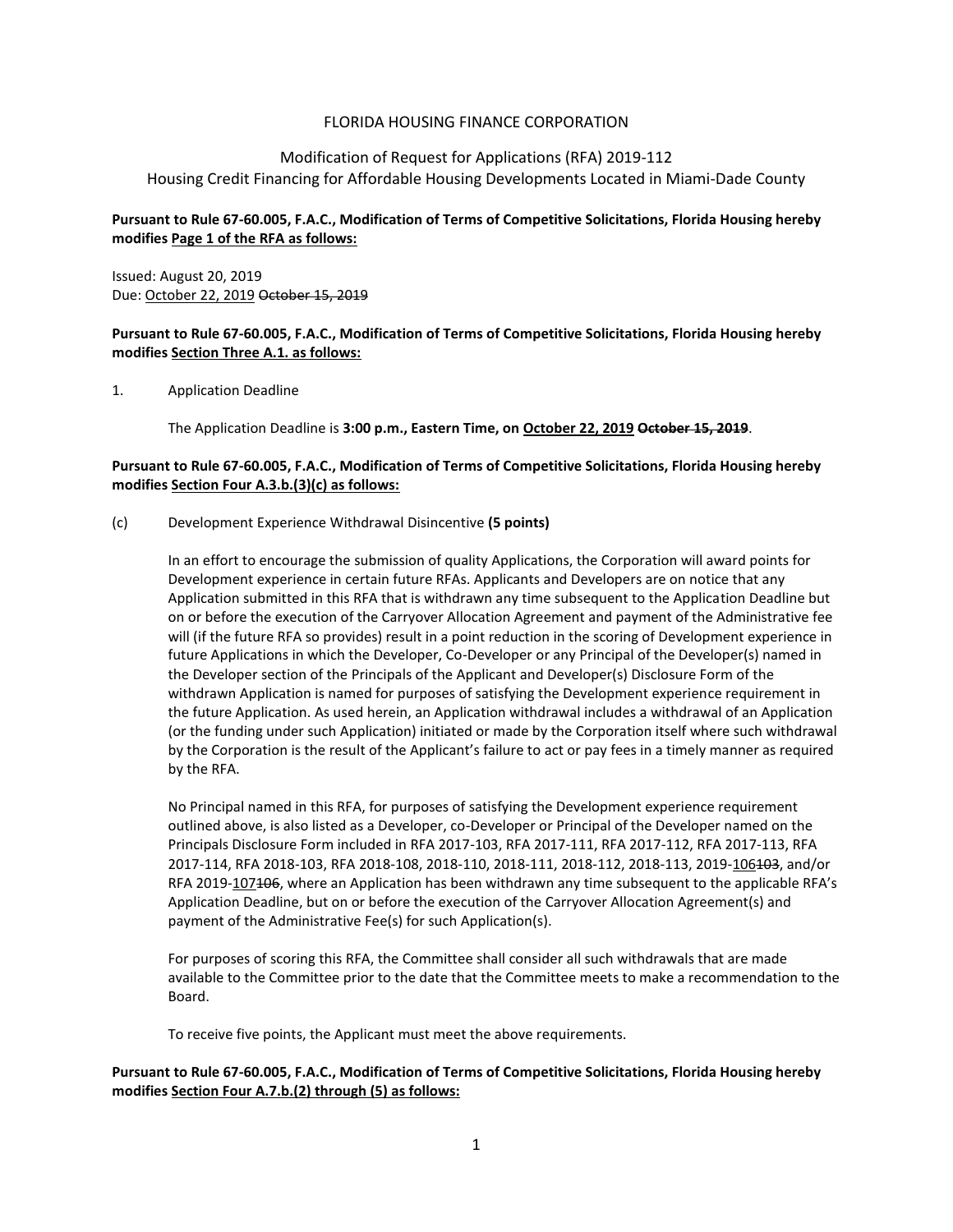- (2) Availability of Electricity. The Applicant must demonstrate that as of the Application Deadline electricity is available to the entire proposed Development site by providing as **Attachment 10** to Exhibit A:
	- (a) The properly completed and executed Florida Housing Finance Corporation Verification of Availability of Infrastructure – Electricity form (Form Rev. 08-18); or
	- (b) Documentation A letter from the electricity service provider that contains the Development location and is dated within 12 months of the Application Deadline. The documentation letter may not be signed by the Applicant, by any related parties of the Applicant, by any Principals or Financial Beneficiaries of the Applicant, or by any local elected officials.
- (3) Availability of Water. The Applicant must demonstrate that as of the Application Deadline water is available to the entire proposed Development site by providing as **Attachment 11** to Exhibit A:
	- (a) The properly completed and executed Florida Housing Finance Corporation Verification of Availability of Infrastructure – Water form (Form Rev. 08-18); or
	- (b) Documentation A letter from the water service provider that contains the Development location and the number of units and is dated within 12 months of the Application Deadline. The documentation letter may not be signed by the Applicant, by any related parties of the Applicant, by any Principals or Financial Beneficiaries of the Applicant, or by any local elected officials.
- (4) Availability of Sewer. The Applicant must demonstrate that as of the Application Deadline sewer capacity, package treatment or septic tank service is available to the entire proposed Development site by providing as **Attachment 12** to Exhibit A:
	- (a) The properly completed and executed Florida Housing Finance Corporation Verification of Availability of Infrastructure – Sewer Capacity, Package Treatment, or Septic Tank form (Form Rev. 08-18); or
	- (b) Documentation A letter from the waste treatment service provider that contains the Development location and the number of units and is dated within 12 months of the Application Deadline. The documentation letter may not be signed by the Applicant, by any related parties of the Applicant, by any Principals or Financial Beneficiaries of the Applicant, or by any local elected officials.
- (5) Availability of Roads. The Applicant must demonstrate that as of the Application Deadline paved roads either (i) exist and will provide access to the proposed Development site or (ii) will be constructed as part of the entire proposed Development by providing as **Attachment 13** to Exhibit A:
	- (a) The properly completed and executed Florida Housing Finance Corporation Verification of Availability of Infrastructure – Roads form (Form Rev. 08-18); or
	- (b) Documentation A letter from the Local Government that contains the Development location and is dated within 12 months of the Application Deadline. The documentation letter may not be signed by the Applicant, by any related parties of the Applicant, by any Principals or Financial Beneficiaries of the Applicant, or by any local elected officials.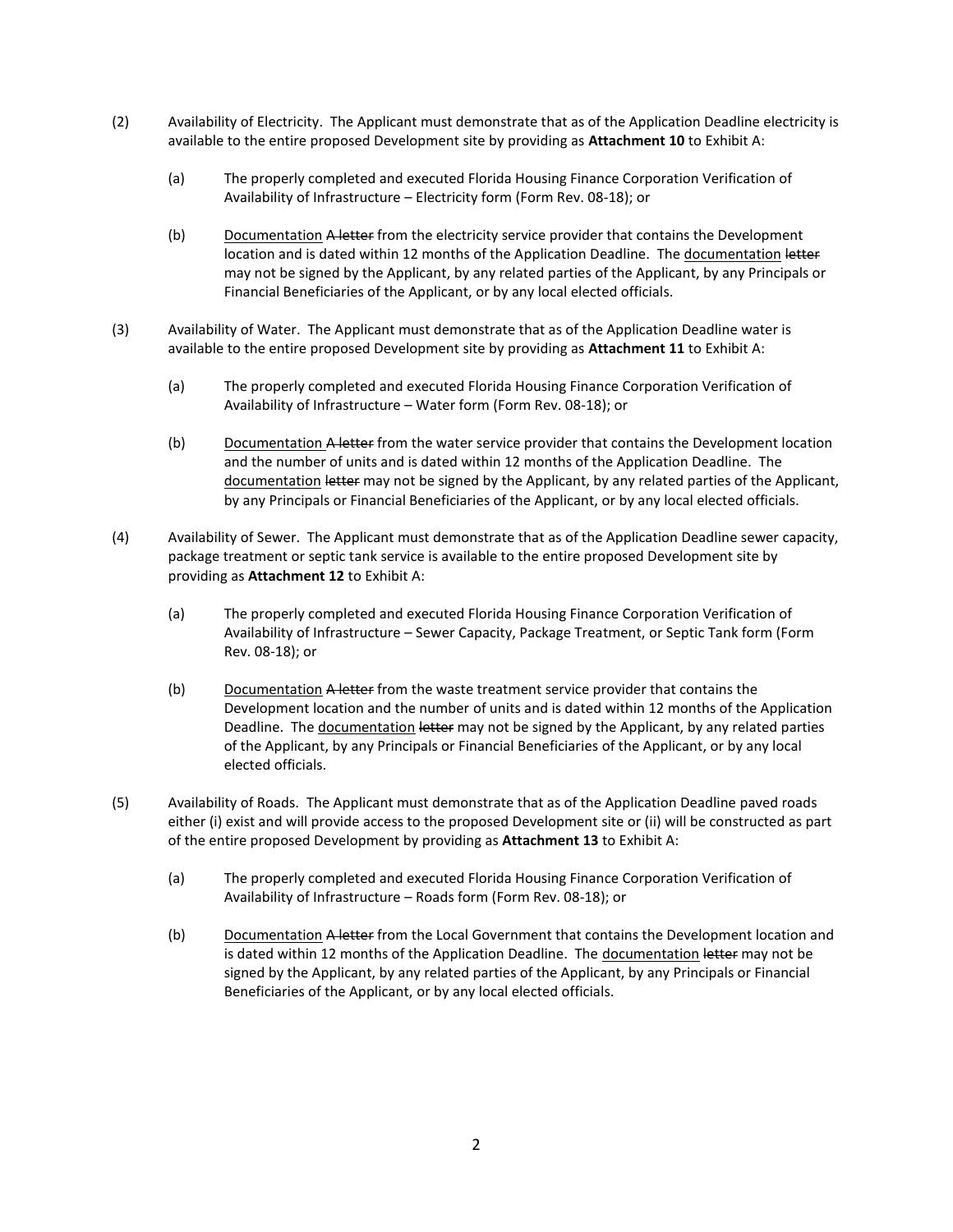## **Pursuant to Rule 67-60.005, F.A.C., Modification of Terms of Competitive Solicitations, Florida Housing hereby modifies Section Four A.8.c.(2) and (3) as follows:**

(2) All Family Demographic Developments must provide reinforced walls for future installation of horizontal grab bars in place around each tub to the total shower and toilet, or a Corporation-approved alternative approach for grab bar installation. The installation of the grab bars must meet or exceed the 2010 ADA Standards for Accessible Design<del>, Section 604.5.1 (Side Wall) and Section 604.5.2 (Rear Wall)</del>.

At the request of and at no charge to a resident household, the Development shall purchase and install grab bars around each tub/shower unit and toilet in the dwelling unit. The product specifications and installation must meet or exceed the 2010 ADA Standards for Accessible Design. The Development shall inform a prospective resident that the Development, upon a resident household's request and at no charge to the household, will install grab bars around a dwelling unit's tub/shower unit and toilet, pursuant to the 2010 ADA Standards. At a minimum, the Development shall inform each prospective lessee by including language in the Development's written materials listing and describing the unit's features, as well as including the language in each household's lease.

- (3) Accessibility Features in all Developments with the Elderly (ALF or Non-ALF) Demographic must also provide the following features:
	- 20 percent of the new construction units must have roll-in showers.
	- Horizontal grab bars in place around each tub and/or shower, or a Corporation-approved alternative approach for grab bar installation. The installation of the grab bars must meet or exceed the 2010 ADA Standards for Accessible Design, Section 609. In addition, the following standards for grab bars are required:
		- $\circ$  If a bathtub/shower combination with a permanent seat is provided, grab bars shall be installed to meet or exceed the 2010 ADA Standards for Accessible Design, Section 607.4.1.
		- $\circ$  If a bathtub/shower combination without a permanent seat is provided, grab bars shall be installed to meet or exceed the 2010 ADA Standards for Accessible Design, Section 607.4.2.
		- $\circ$  If a roll-in shower is provided, grab bars shall be installed to meet or exceed the 2010 ADA Standards for Accessible Design, Section 608.3.2;
	- Reinforced walls for future installation of horizontal grab bars in place around each toilet, or a Corporation-approved alternative approach for grab bar installation. The installation of the grab bars must meet or exceed the 2010 ADA Standards for Accessible Design-Section 604.5.1 (Side Wall) and Section 604.5.2 (Rear Wall);
	- Roll-out shelving or drawers in all bottom bathroom vanity cabinets. If no bathroom vanity cabinets are provided, then roll-out shelving in bottom of bathroom closet must be provided. The roll-out shelving must comply with Section 308 (Reach Ranges) of the ADA Standards;
	- Adjustable shelving in master bedroom closets (must be adjustable by resident); and
	- In one of the kitchen's base cabinets, there shall be a large bottom drawer that opens beyond full extension, also referred to as an "over travel feature". Drawers with the over travel feature allow drawers to extend completely past the cabinet front so that all contents can be accessed. The drawer shall be deep and wide enough to store pots and pans and the drawer slides shall have a weight load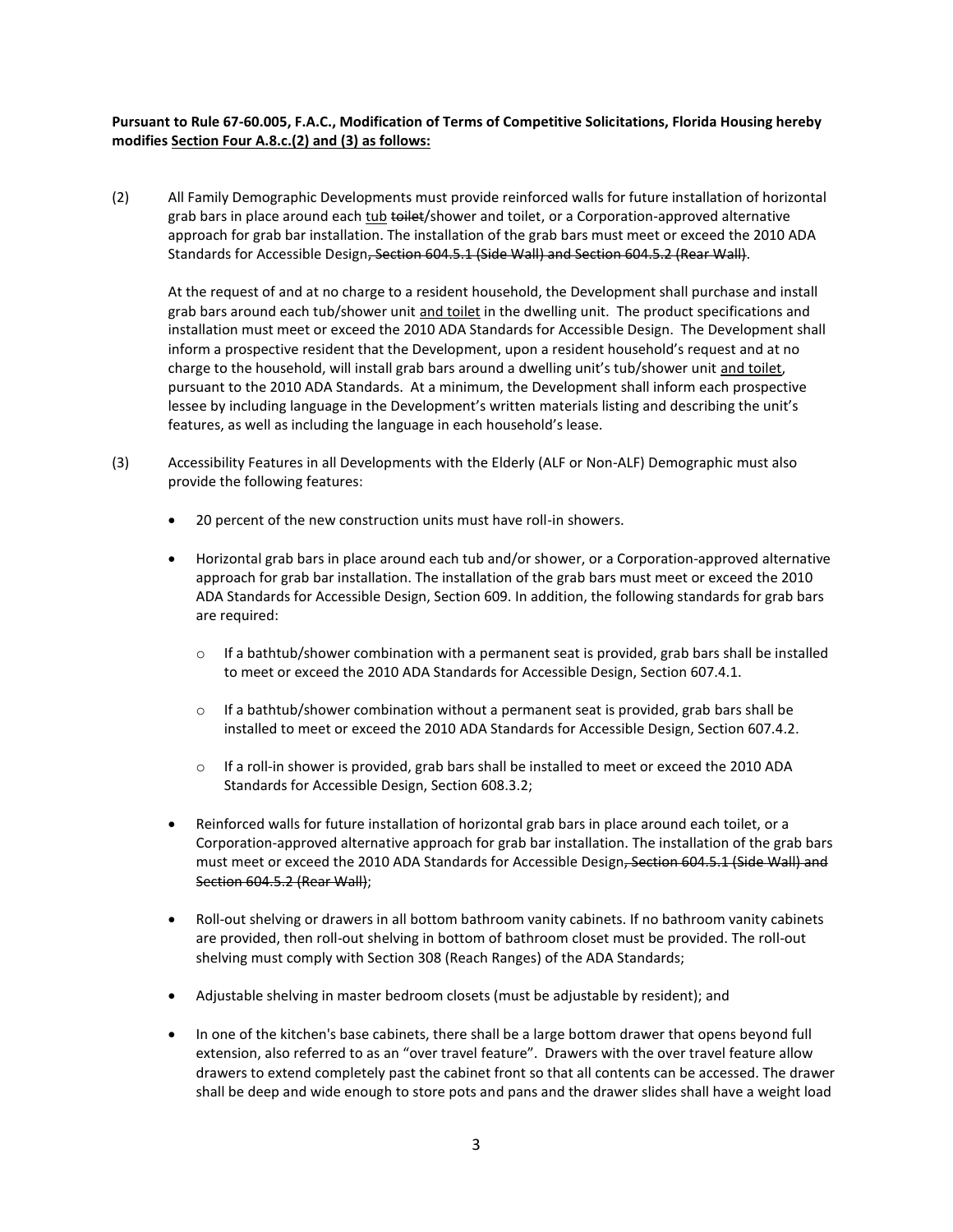rating of a minimum of 100 pounds. The drawers shall be mounted on a pair of metal side rails that are ball bearing.

## **Pursuant to Rule 67-60.005, F.A.C., Modification of Terms of Competitive Solicitations, Florida Housing hereby modifies Section Five A.1. as follows:**

# **1. Determining Eligibility**

Only Applications that meet all of the following Eligibility Items will be eligible for funding and considered for funding selection.

| <b>Eligibility Items</b>                                                |
|-------------------------------------------------------------------------|
| Submission Requirements met*                                            |
| Demographic Commitment selected                                         |
| Name of Applicant provided                                              |
| Evidence Applicant is a legally formed entity provided                  |
| Principals for Applicant and Developer(s) Disclosure Form provided      |
| Authorized Principal Representative provided                            |
| Name of Each Developer provided                                         |
| Evidence that each Developer entity is a legally formed entity provided |
| General Development Experience Requirement met                          |
| Name of Management Company provided                                     |
| Prior General Management Company Experience requirement met             |
| Name of Proposed Development provided                                   |
| Address of Development Site provided                                    |
| Question whether a Scattered Sites Development answered                 |
| RECAP Conditions met (if applicable)                                    |
| Development Category selected                                           |
| Development Category Qualifying Conditions met                          |
| Development Type provided                                               |
| Total Number of Units provided and within limits                        |
| Unit Mix provided                                                       |
| Number of new construction units and rehabilitation units provided      |
| Occupancy status of any existing units provided, if Rehabilitation      |
| Number of Residential Buildings provided                                |
| Evidence of Site Control provided                                       |
| Appropriate Zoning demonstrated                                         |
| Availability of Electricity demonstrated                                |
| Availability of Water demonstrated                                      |
| Availability of Sewer demonstrated                                      |
| Availability of Roads demonstrated                                      |
| Development Location Point provided                                     |
| Latitude and Longitude Coordinates for any Scattered Sites provided, if |
| applicable                                                              |
| Minimum Transit Score met                                               |
| Minimum Total Proximity Score met                                       |
| Mandatory Distance Requirement met                                      |
| Minimum Set-Aside election provided                                     |
| Total Set-Aside Breakdown Chart properly completed                      |
| Minimum Additional Green Building Features selected, if applicable      |
| Minimum Resident Programs selected                                      |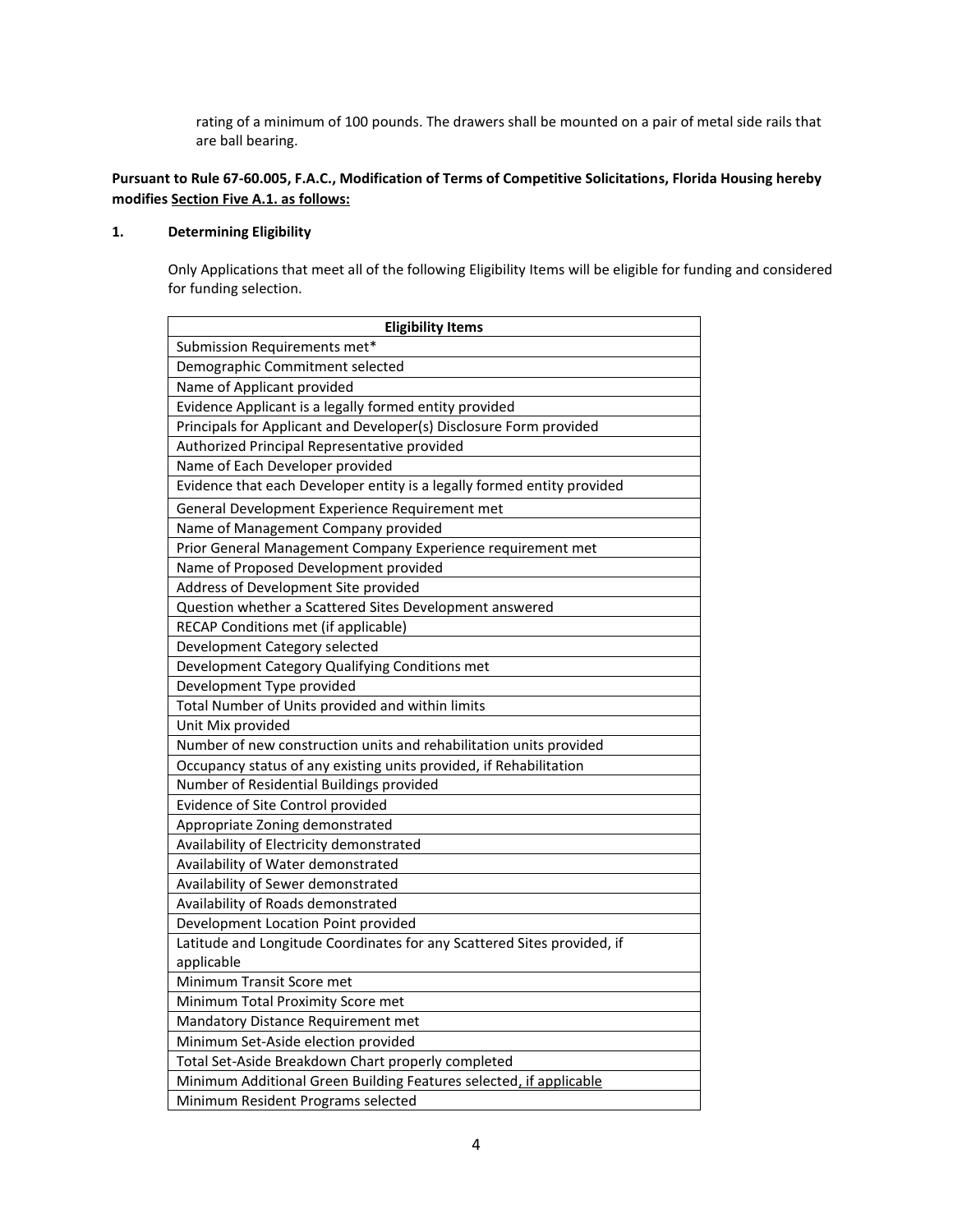| Applicant's Housing Credit Request Amount provided                             |
|--------------------------------------------------------------------------------|
| Development Cost Pro Forma provided (listing expenses or uses) and             |
| Construction/Rehab analysis and Permanent analysis (listing sources) - Sources |
| must equal or exceed uses                                                      |
| Financial Arrearage Requirements met**                                         |
| Previous Funding Requirements met ***                                          |
| Total Development Cost Per Unit Limitation met****                             |

#### \* Submission Requirement

To be eligible for funding, the following submission requirements must be met: (i) the Application must be submitted online by the Application Deadline, (ii) the required hard copy must be submitted by the Application Deadline, (iii) the Applicant's hard copy submission must be contained in a sealed package, and (iv) the required Application fee must be submitted as of the Application Deadline.

\*\* Financial Arrearage Requirement

An Application will be deemed ineligible for funding if, as of close of business the day before the Committee meets to make a recommendation to the Board, there remains any financial obligations for which an Applicant or Developer or Principal, Affiliate or Financial Beneficiary of the Applicant or Developer is in arrears to the Corporation or any agent or assignee of the Corporation as reflected on the most recently published Past Due Report posted to the Corporation's Website under the link Property Owners & Managers/Past Due Reports (also accessible by clicking [here\)](http://www.floridahousing.org/data-docs-reports/past-due-reports), but not more recently than five business days prior to the date the Committee meets to make a recommendation to the Board.

\*\*\* Previous Funding Requirement

An Application will be deemed ineligible to be considered for funding if, as of the close of business the day before the Committee meets to make a recommendation to the Board, an Applicant or Developer or Principal, Affiliate or Financial Beneficiary of the Applicant or Developer has received an award of any funding from any RFA issued by Florida Housing Finance Corporation but such funding has been de-obligated by the Florida Housing Finance Corporation Board of Directors within the 36 months prior to this RFA Application Deadline, with the exception of de-obligations that resulted from the termination of the Multifamily Energy Retrofit Program (MERP) funding awarded through RFA 2015-115, or de-obligation of National Housing Trust Fund (NHTF) funding.

An Application will be deemed ineligible for funding if the Applicant has accepted an invitation to enter credit underwriting for the same Development in a previous RFA (with the exception of an award under the Predevelopment Loan Program (PLP) and/or the Elderly Housing Community Loan (EHCL) program) and, as of Application Deadline for this RFA, the funding has not been returned to the Corporation. If the acceptance to an invitation to enter credit underwriting in a previous RFA occurs after the Application Deadline and before the Review Committee Meeting for this RFA, the proposed Development will be considered ineligible for funding in this RFA. If the acceptance to an invitation to enter credit underwriting in a previous RFA occurs after the Review Committee Meeting for this RFA, the proposed Development will be considered ineligible for funding in this RFA and any funding awarded in this RFA will be rescinded and considered Returned Funding.

\*\*\*\* Total Development Cost Per Unit Limitation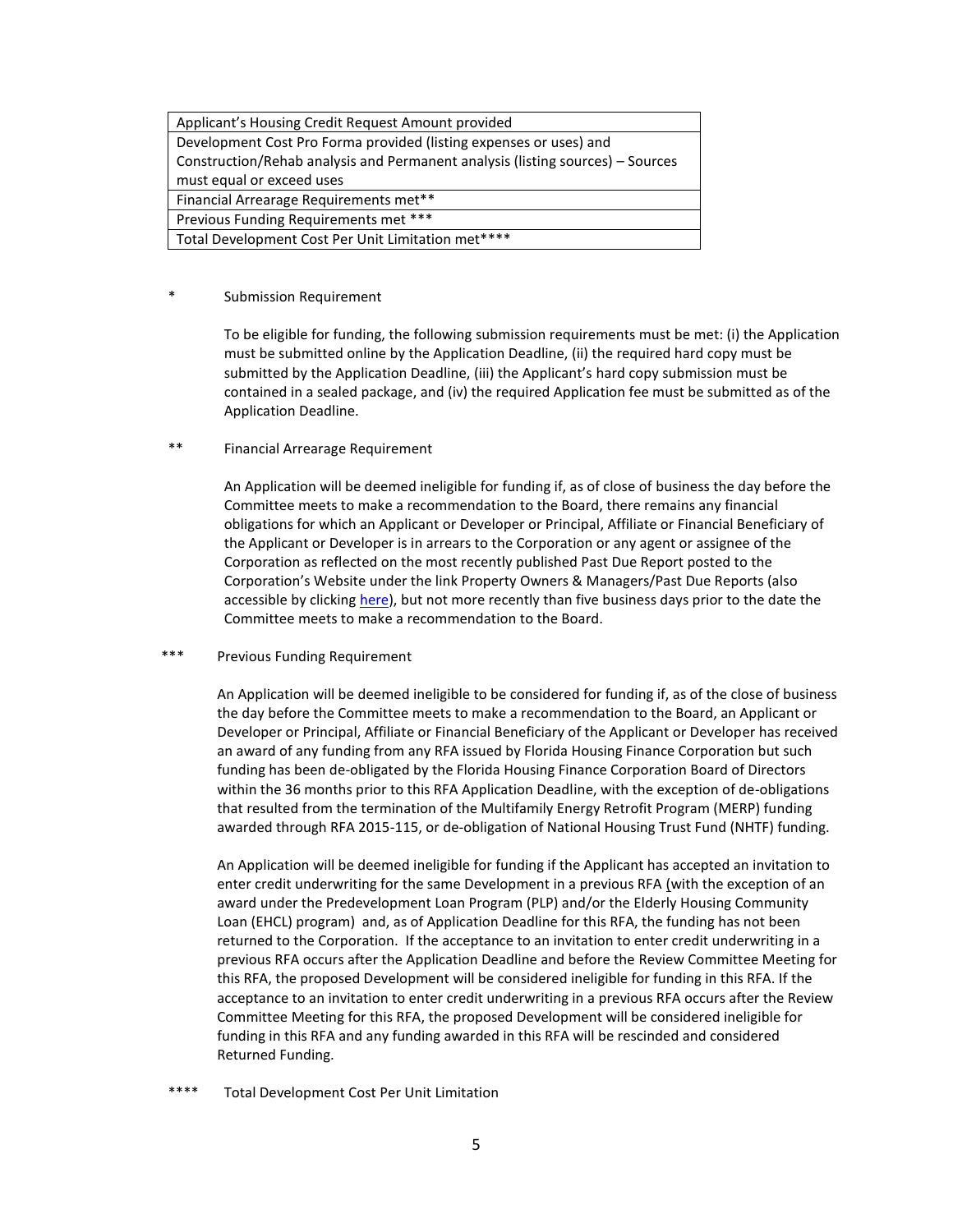By submitting its Application, the Applicant agrees and acknowledges that the Application will be subject to the Total Development Cost Per Unit Limitation during the scoring, credit underwriting, and final Housing Credit allocation process.

The Corporation shall limit the Total Development Cost (TDC) per unit for all Developments categorized by the construction type of the units as indicated below and this limit is referred to as the TDC Per Unit Limitation. It is a limit based on TDC, but exclusive of land costs and exclusive of any operating deficit reserves that are part of the permanent phase (i.e., nonconstruction) financing for the Development which have not been included within the Developer fee, applying any applicable TDC multiplier and/or TDC add-on. The proposed Development's TDC will be tested against the TDC Per Unit Limitation during the scoring of the RFA, utilizing the Development Type, Development Category and ESS Construction determination made by the Applicant in the RFA and it will apply to all units in the proposed Development. During the credit underwriting process, and during the final allocation process, the maximum TDC per unit will be recalculated for each unit type as described in Item 1 of Exhibit C, with consideration given to whether the Development consists one or more Development Types, a mix of both new construction and rehabilitation units, or a mix of wood and ESS Construction units.

Any Application that has an amount that exceeds these limitations during scoring will not be eligible for funding. These TDC Per Unit Base Limitation amounts, inclusive of any applicable TDC multiplier and/or TDC add-on, are effective during the scoring process. Item 1 of Exhibit C provides the TDC Per Unit Base Limitation amounts that account for an escalation factor to be incorporated for the credit underwriting process and final allocation process, as explained in the exhibit.

|                                                                                                                                                  | <b>New Construction Units</b> |             |                                                                                                       |                   | <b>Rehabilitation Units</b> |           |                 |
|--------------------------------------------------------------------------------------------------------------------------------------------------|-------------------------------|-------------|-------------------------------------------------------------------------------------------------------|-------------------|-----------------------------|-----------|-----------------|
| Measure                                                                                                                                          | Garden<br>Wood*               | Garden ESS* | Mid-Rise-<br>Wood*                                                                                    | Mid-Rise-<br>ESS* | High-<br>Rise*              | Garden*   | Non-<br>Garden* |
| Maximum TDC Per Unit<br>Limitation                                                                                                               | \$223.500                     | \$267.800   | \$267.800                                                                                             | \$295.600         | \$337,000                   | \$186,400 | \$262,700       |
| Applicable TDC Multipliers (to be applied against the Development's TDC) and TDC Add-Ons (to be added to the Maximum TDC Per<br>Unit Limitation) |                               |             |                                                                                                       |                   |                             |           |                 |
| TDC Multiplier for Elderly-ALF Developments<br>95%                                                                                               |                               |             |                                                                                                       |                   |                             |           |                 |
| TDC Add-On for Applicants that have a PHA/instrumentality of a PHA as a Principal                                                                |                               |             | \$5,000 of additional per unit costs will<br>be added to the above Maximum TDC<br>Per Unit Limitation |                   |                             |           |                 |

#### **Total Development Cost Per Unit Base Limitations to be used during the scoring process**

\* Garden includes all Development Types other than Mid-Rise and High-Rise; Non-Garden includes Development Types of Mid-Rise with elevator (4 stories, 5 stories, or 6 stories) and High-Rise (7 or more stories); Mid-Rise includes Development Types of Mid-Rise with elevator (4 stories, 5 stories, or 6 stories); and High-Rise includes Development Type of High Rise (7 or more stories). ESS means Enhanced Structural Systems Construction.

\*\* Exclusive of land costs and exclusive of any approved operating deficit reserves that are part of the permanent phase (i.e., nonconstruction) financing for the Development which have not been included within the Developer fee. When the term of operating deficit reserves (ODR) is mentioned in this TDC Per Unit Limitation section, the term shall refer to these particular operating deficit reserves. Examples of reserves which can be considered part of the operating deficit reserve for this calculation are provided in the Operating Deficit Reserve portion of the Funding section in the RFA. For purposes of land valuation, the Corporation uses the lesser of the appraised value, or the actual land cost. When land costs are referenced in this TDC Per Unit Limitation section, the reference shall be limited to the amount of the land cost approved by the Corporation to be provided in the final cost certification under the land owned cost line item. For Applicants that have a public housing authority/instrumentality of a PHA listed as a Principal on the Applicant's Principal Disclosure Form may also exclude demolition costs and tenant relocation costs from TDC PU Limitation calculations. The total amount of costs that are to be excluded from the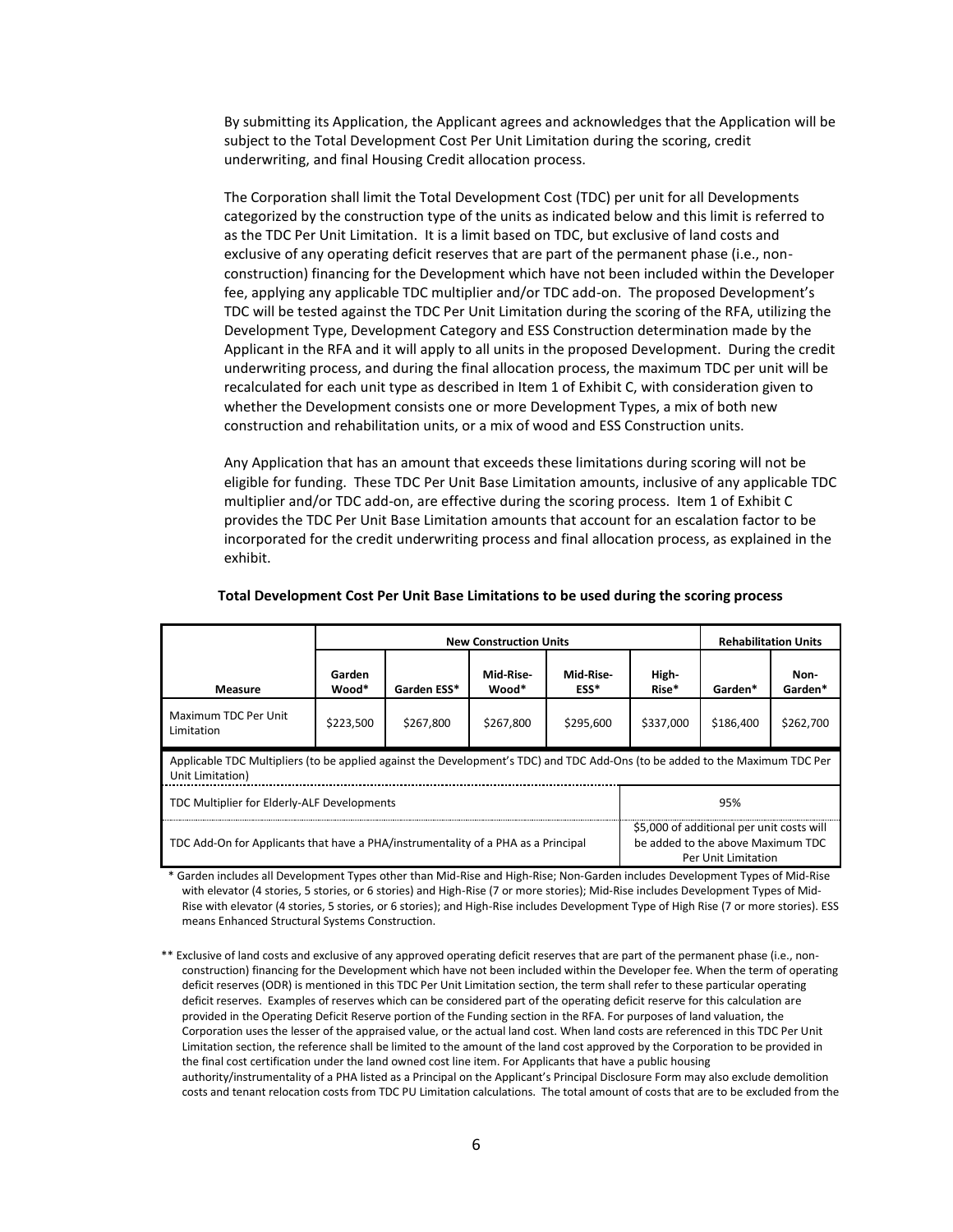TDC Per Unit Limitation process are the applicable land costs, operating deficit reserves and certain PHA costs described herein are referred to in Exhibit C in the congregate as applicable qualifying costs.

# **Pursuant to Rule 67-60.005, F.A.C., Modification of Terms of Competitive Solicitations, Florida Housing hereby modifies Exhibit B as follows:**

## **Exhibit B – Definitions**

| "Geographic     | Census tracts identified by the Corporation which meet at least two out of the following          |
|-----------------|---------------------------------------------------------------------------------------------------|
| Areas of        | three threshold criteria as designated by the Corporation based on the average of the three       |
| Opportunity"    | most recent 5-year averages of the American Community Survey: (a) census tract median             |
|                 | income greater than the 40th percentile of all census tracts within the county; (b)               |
|                 | educational attainment above the median of all tracts in the county, measured as the              |
|                 | proportion of adults over 25 years old who have completed at least some college; and (c)          |
|                 | tract employment rate greater than the statewide employment rate. The census tract list           |
|                 | can be found at http://www.floridahousing.org/programs/developers-multifamily-                    |
|                 | programs/competitive/areas-of-opportunity (also available by clicking here).                      |
| "Grocery Store" | A retail food store consisting of 4,500 square feet or more of contiguous air-conditioned         |
|                 | space available to the public, that has been issued a food permit, current and in force as of     |
|                 | the dates outlined below, issued by the Florida Department of Agriculture and Consumer            |
|                 | Service (FDACS) which designates the store as a Grocery Store or Supermarket within the           |
|                 | meaning of those terms for purposes of FDACS-issued food permits.                                 |
|                 | Additionally, it must have been open and available for use by the general public since a date     |
|                 | that is 6 months prior to the Application Deadline with the exception of any of the               |
|                 | following, which must be in existence and available for use by the general public as of the       |
|                 | <b>Application Deadline:</b>                                                                      |
|                 | Albertson's, Aldi, Bravo Supermarkets, BJ's Wholesale Club, Costco Wholesale, Earth Fare,         |
|                 | Food Lion, Fresh Market, Harvey's, Milam's Markets, Piggly Wiggly, Presidente, Publix,            |
|                 | Sam's Club, Sav - A - Lot, Sedano's, SuperTarget, Trader Joe's, Walmart Neighborhood              |
|                 | Market, Walmart Supercenter, Whole Foods, Winn-Dixie                                              |
|                 |                                                                                                   |
| "Medical        | A medically licensed facility that (i) employs or has under contractual obligation at least one   |
| Facility"       | physician licensed under Chapter 458 or 459, F.S. available to treat patients by walk-in or by    |
|                 | appointment; and (ii) provides general medical treatment to any physically sick or injured        |
|                 | person. Facilities that specialize in treating specific classes of medical conditions or specific |
|                 | classes of patients, including emergency rooms affiliated with specialty or Class II hospitals    |
|                 | and clinics affiliated with specialty or Class II hospitals, will not be accepted.                |
|                 | Additionally, it must have been in existence and available for use by the general public as of    |
|                 | the Application Deadline.                                                                         |
|                 |                                                                                                   |
| "Pharmacy"      | A community pharmacy operating under a valid permit issued pursuant to s. 465.018, F.S.,          |
|                 | current and in force as of the dates outlined below and open to the general public at least       |
|                 | five (5) days per week without the requirement of a membership fee.                               |
|                 | Additionally, it must have been open and available for use by the general public since a date     |
|                 | that is 6 months prior to the Application Deadline with the exception of any of the               |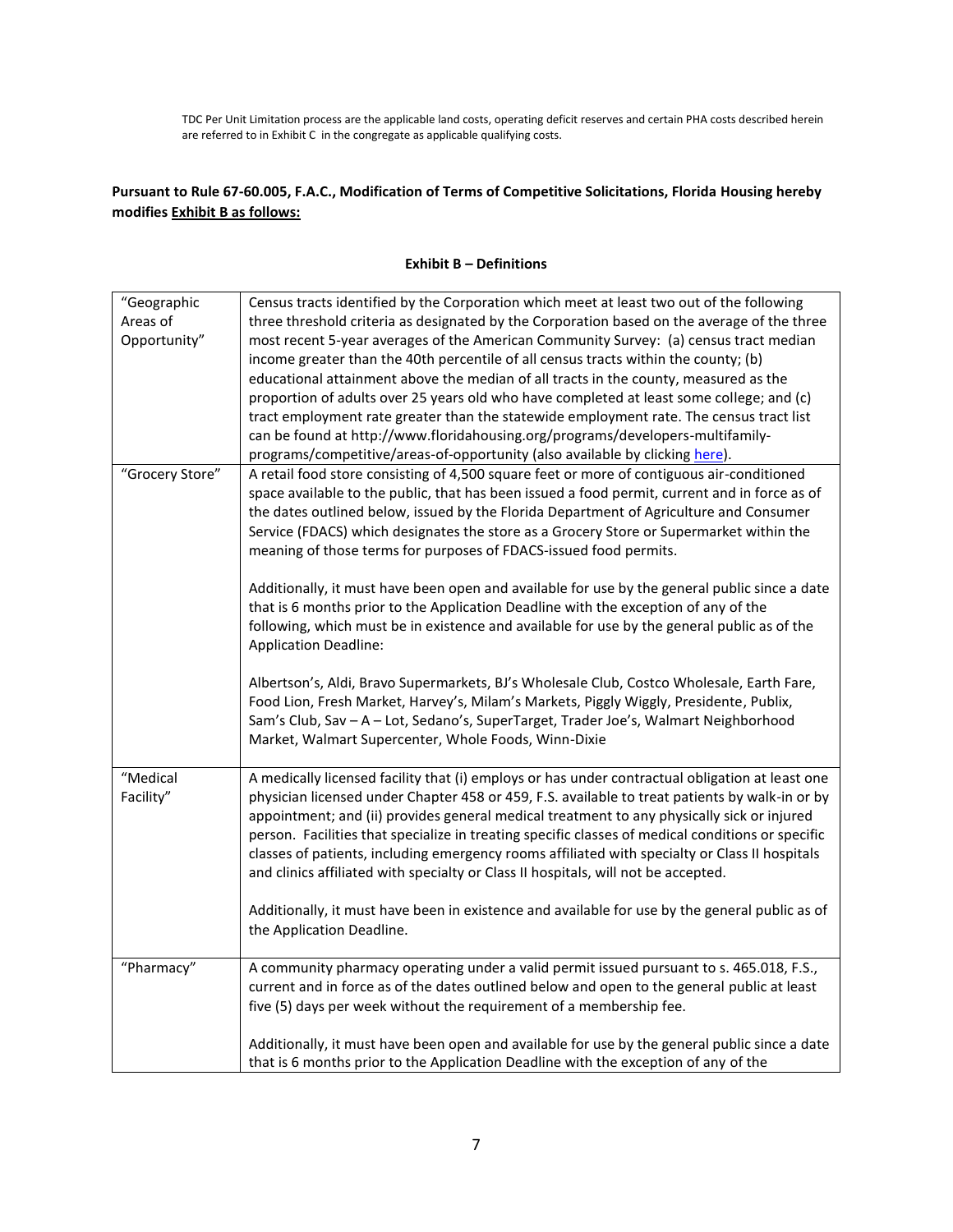|                                    | following, which must be in existence and available for use by the general public as of the<br><b>Application Deadline:</b>                                                                                                                                                                                                                                                                                                                                                                                                                                                                                |
|------------------------------------|------------------------------------------------------------------------------------------------------------------------------------------------------------------------------------------------------------------------------------------------------------------------------------------------------------------------------------------------------------------------------------------------------------------------------------------------------------------------------------------------------------------------------------------------------------------------------------------------------------|
|                                    | Albertson's, CVS, Harvey's, Kmart, Navarro's, Piggly Wiggly, Publix, Sav - A - Lot, Target,<br>Walgreens, Wal-Mart, Winn-Dixie                                                                                                                                                                                                                                                                                                                                                                                                                                                                             |
| "Private<br>Transportation"        | At no cost to the residents, transportation provided by the Applicant or its Management<br>Company to non-emergency medical appointments such as therapy, chemotherapy,<br>dentistry, hearing, dialysis, prescription pick-ups, testing and x-rays, as well as shopping,<br>public service facilities, and/or educational or social activities. The vehicle used for the<br>residents' transportation must accommodate at least six adult passengers, including the<br>vehicle's driver and at least one wheelchair position. Access to a program such as "Dial-A-<br>Ride" will not meet this definition. |
| "Public Bus Stop"                  | A fixed location at which passengers may access one or two routes of public transportation<br>via buses. The Public Bus Stop must service at least one bus route with the following<br>number of scheduled stops within a 24 hour period, Monday through Friday, excluding<br>holidays, on a year-round basis, for the applicable county size:                                                                                                                                                                                                                                                             |
|                                    | Small and Medium Counties: 12 scheduled stops                                                                                                                                                                                                                                                                                                                                                                                                                                                                                                                                                              |
|                                    | Large Counties: 18 scheduled stops                                                                                                                                                                                                                                                                                                                                                                                                                                                                                                                                                                         |
|                                    | Bus routes must be established or approved by a Local Government department that<br>manages public transportation. Buses that travel between states will not be considered.                                                                                                                                                                                                                                                                                                                                                                                                                                |
|                                    | Additionally, it must have been in existence and available for use by the general public as of<br>the Application Deadline.                                                                                                                                                                                                                                                                                                                                                                                                                                                                                |
| "Public Bus<br>Transfer Stop"      | For purposes of proximity points, a Public Bus Transfer Stop means a fixed location at which<br>passengers may access at least three routes of public transportation via buses. Each<br>qualifying route must have the following number of scheduled stops at the Public Bus<br>Transfer Stop within a 24 hour period, Monday through Friday, excluding holidays, on a<br>year-round basis, for the applicable county size:                                                                                                                                                                                |
|                                    | Small and Medium Counties: 12 scheduled stops                                                                                                                                                                                                                                                                                                                                                                                                                                                                                                                                                              |
|                                    | Large Counties: 18 scheduled stops                                                                                                                                                                                                                                                                                                                                                                                                                                                                                                                                                                         |
|                                    | This would include bus stations (i.e., hubs) and bus stops with multiple routes. Bus routes<br>must be established or approved by a Local Government department that manages public<br>transportation. Buses that travel between states will not be considered.                                                                                                                                                                                                                                                                                                                                            |
|                                    | Additionally, it must have been in existence and available for use by the general public as of<br>the Application Deadline.                                                                                                                                                                                                                                                                                                                                                                                                                                                                                |
| "Public Bus Rapid<br>Transit Stop" | A fixed location at which passengers may access public transportation via bus. The Public<br>Bus Rapid Transit Stop must service at least one bus that travels at some point during the<br>route in either a lane or corridor that is exclusively used by buses, and the Public Bus Rapid<br>Transit Stop must service at least one route that has the following number of scheduled<br>stops at the Public Bus Rapid Transit Stop within a 24 hour period, Monday through Friday,<br>excluding holidays, on a year-round basis, for the applicable county size:                                           |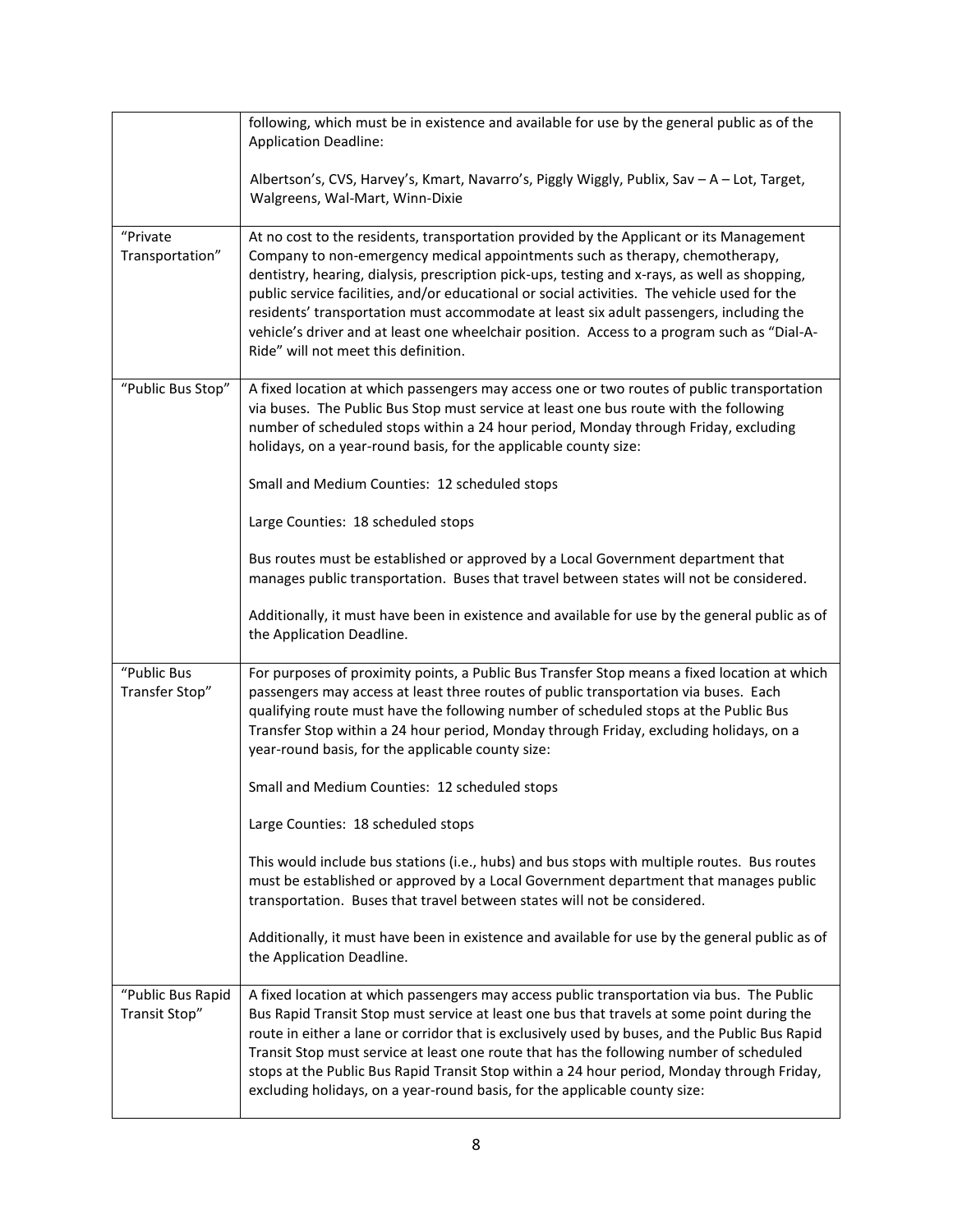|                                                                                | Small and Medium Counties: 12 scheduled stops                                                                                                                                                                                                                                                                                                                                                                                                                                                                                                                                                                                                                                                                                                                                                                                                                                                                                                                                                                                                                                                                                                                                                                                                                                                                                                                                                                                                                                                                                                                                                                                                                                                                                                                                                                                                                                                                                                                                               |
|--------------------------------------------------------------------------------|---------------------------------------------------------------------------------------------------------------------------------------------------------------------------------------------------------------------------------------------------------------------------------------------------------------------------------------------------------------------------------------------------------------------------------------------------------------------------------------------------------------------------------------------------------------------------------------------------------------------------------------------------------------------------------------------------------------------------------------------------------------------------------------------------------------------------------------------------------------------------------------------------------------------------------------------------------------------------------------------------------------------------------------------------------------------------------------------------------------------------------------------------------------------------------------------------------------------------------------------------------------------------------------------------------------------------------------------------------------------------------------------------------------------------------------------------------------------------------------------------------------------------------------------------------------------------------------------------------------------------------------------------------------------------------------------------------------------------------------------------------------------------------------------------------------------------------------------------------------------------------------------------------------------------------------------------------------------------------------------|
|                                                                                | Large Counties: 18 scheduled stops                                                                                                                                                                                                                                                                                                                                                                                                                                                                                                                                                                                                                                                                                                                                                                                                                                                                                                                                                                                                                                                                                                                                                                                                                                                                                                                                                                                                                                                                                                                                                                                                                                                                                                                                                                                                                                                                                                                                                          |
|                                                                                | Additionally, it must have been in existence and available for use by the general public as of<br>the Application Deadline.                                                                                                                                                                                                                                                                                                                                                                                                                                                                                                                                                                                                                                                                                                                                                                                                                                                                                                                                                                                                                                                                                                                                                                                                                                                                                                                                                                                                                                                                                                                                                                                                                                                                                                                                                                                                                                                                 |
| "Public Rail<br>Station"                                                       | For purposes of proximity points, a Public Rail Station means a fixed location at which<br>passengers may access the scheduled public rail transportation on a year-round basis at a<br>MetroRail Station located in Miami-Dade County, a TriRail Station located in Broward<br>County, Miami-Dade County or Palm Beach County, or a SunRail Station located in the<br>following counties: Orange, Osceola, Seminole, and Volusia.                                                                                                                                                                                                                                                                                                                                                                                                                                                                                                                                                                                                                                                                                                                                                                                                                                                                                                                                                                                                                                                                                                                                                                                                                                                                                                                                                                                                                                                                                                                                                          |
| "Public School"                                                                | A public elementary, middle, junior and/or high school, where the principal admission<br>criterion is the geographic proximity to the school. This may include a charter school, if the<br>charter school is open to appropriately aged children in the radius area who apply, without<br>additional requirements for admissions such as passing an entrance exam or audition,<br>payment of fees or tuition, or demographic diversity considerations.<br>Additionally, it must have been in existence and available for use by the general public as of<br>the Application Deadline.                                                                                                                                                                                                                                                                                                                                                                                                                                                                                                                                                                                                                                                                                                                                                                                                                                                                                                                                                                                                                                                                                                                                                                                                                                                                                                                                                                                                       |
| "RECAP" or<br>"Racially and<br>Ethnically<br>Concentrated<br>Areas of Poverty" | Census tracts in which at least 40 percent of the population is living below the poverty line<br>and in which a concentration of individuals who identify as other than non-Hispanic White<br>exceeds 50 percent of the population of the census tract. RECAP tracts are designated using<br>the average of the three most recent 5-yr averages of the American Community Survey,<br>excluding high margin of error tracts. The RECAP census tract list can be found at<br>http://www.floridahousing.org/programs/developers-multifamily-<br>programs/competitive/racially-and-ethnically-concentrated-areas-of-poverty-(recap) (also<br>available by clicking here).                                                                                                                                                                                                                                                                                                                                                                                                                                                                                                                                                                                                                                                                                                                                                                                                                                                                                                                                                                                                                                                                                                                                                                                                                                                                                                                       |
| "Regulated<br>Mortgage<br>Lender"                                              | (a) A state or federally chartered entity authorized to transact business in this state that<br>regularly engages in the business of making mortgage loans secured by real property in this<br>state, whose mortgage lending activities subject it to the jurisdiction of the State of Florida<br>Office of Financial Regulation, the Board of Governors of the Federal Reserve, Office of the<br>Comptroller of the Currency, the National Credit Union Administration, or the Federal<br>Deposit Insurance Corporation; (b) A Fannie Mae-approved lender whose name appears on<br>the Fannie Mae list of Delegated Underwriting and Servicing (DUS®) Lenders*; (c) A HUD-<br>approved lender whose name appears on the U.S. Department of Housing and Urban<br>Development (HUD) list of Multifamily Accelerated Processing (MAP) Approved Lenders*;<br>(d) A RD-approved lender whose name appears on the U.S. Department of Agriculture,<br>Rural Development (RD), list of Section 538 Guaranteed Rural Rental Housing approved<br>lenders*; or (e) A Freddie Mac-approved multifamily lender whose name appears on<br>Freddie Mac's lists of Program Plus (Florida region) lenders, Targeted Affordable Housing<br>lenders or Seniors Housing lenders*; or (f) a mortgage lender that is a certified Community<br>Development Financial Institution (CDFI) in the State of Florida that has been awarded<br>funding from the CDFI Fund in a cumulative amount of at least \$5,000,000, exclusive of New<br>Market Tax Credit (NMTC) awards, whose name and CDFI awards can be confirmed on the<br>CDFI Fund's web site (Qualified CDFI, and the affiliate(s) of such Qualified CDFI. As used<br>herein, the affiliate(s) of a Qualified CDFI means the parent, subsidiary or successor of the<br>Qualified CDFI, or an entity that shares common ownership or management with the<br>Qualified CDFI. If the lender is an affiliate of the Qualified CDFI, the funding letter(s) being |